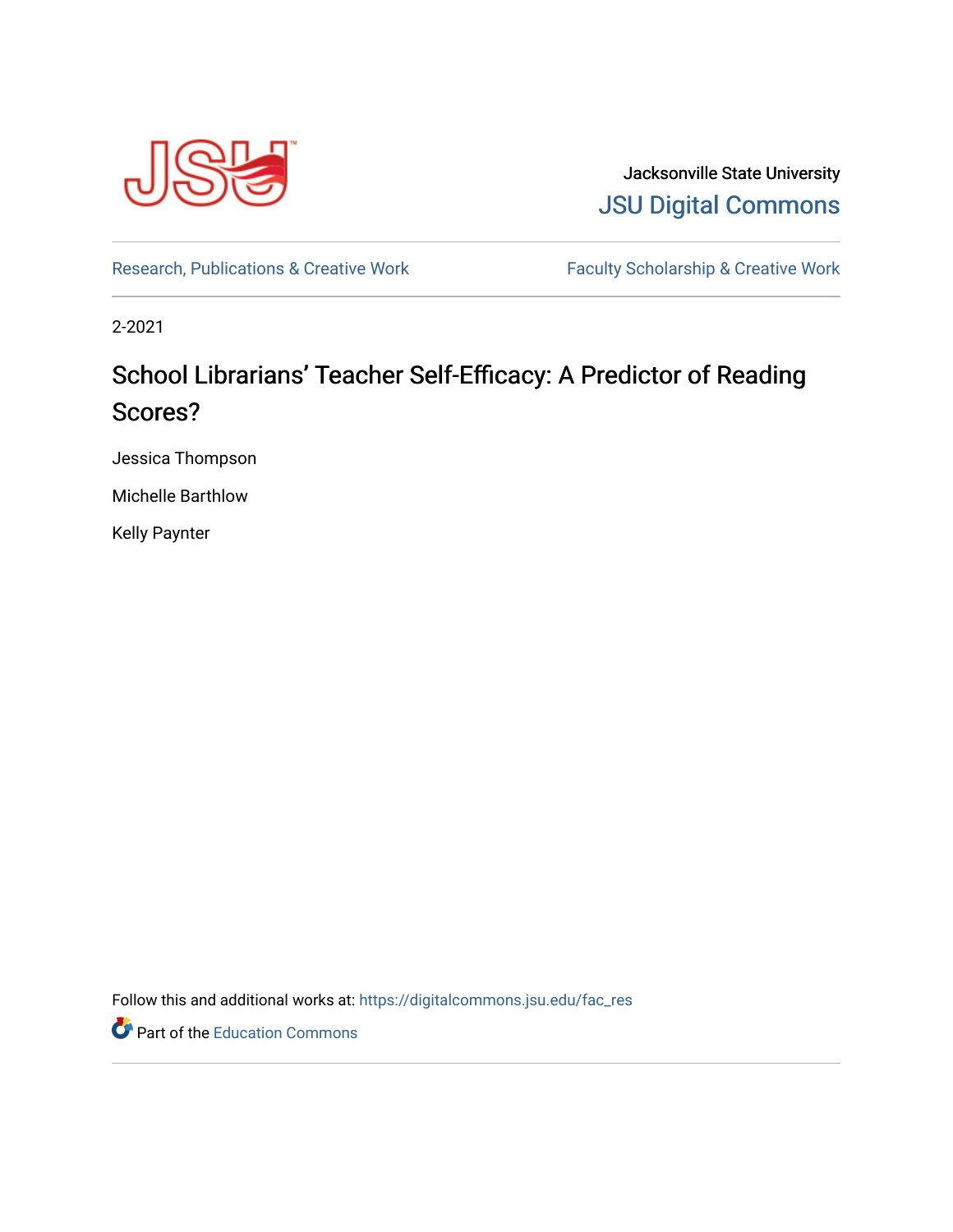# Research RESEARCH JOURNAL OF THE AMERICAN

Volume 24, 2021 **Approved February** 2021 *ISSN: 2165-1019* [www.ala.org/aasl/slr](http://www.ala.org/aasl/slr)

# **School Librarians' Teacher Self-Efficacy: A Predictor of Reading Scores?**

**[Dr. Jessica Thompson](mailto:jlthompson@liberty.edu)**, School Librarian/Adjunct Instructor, Tye River Elementary School and Old Dominion University

**[Dr. Michelle Barthlow](mailto:mjbarthlow@liberty.edu)**, Assistant Professor Director of Quantitative Research, Liberty University

**[Dr. Kelly Paynter](mailto:kpaynter@jsu.edu)**, Associate Professor of Instructional Technology, Jacksonville State University

# **Abstract**

*Teacher self-efficacy, the belief teachers have that they can make a difference for their students or have a positive impact on their students' academic careers, has been studied for years. Very little is known about teacher self-efficacy in school librarians, however. The following study examined the difference in school librarians' teacher self-efficacy among those who worked in elementary, middle, and high schools. The study also attempted to determine if elementary school librarians' self-efficacy could be a predictor of reading scores for the schools' overall average rates on the Virginia Standards of Learning assessment. This quantitative study addressed the gaps in the literature by indicating that there is no difference in the levels of teacher self-efficacy among elementary, middle, and high school librarians, and found a weak but positive predictive relationship between the self-efficacy levels and the schools' overall average pass rates on standardized testing. The researchers noted the need for an instrument designed strictly for measuring the self-efficacy of school librarians, based on the myriad tasks they perform beyond the teaching role.*

# **Introduction**

School librarians are typically aware of the research that indicates that they and their programs have a positive relationship with student achievement. However, it is also important that they know that their self-efficacy levels can have an impact on student achievement. Teacher selfefficacy is the belief in one's ability to have a positive impact on student achievement (Coker 2015). Very little research has been done specifically on school librarians' self-efficacy and how it can directly influence student achievement. This study used an instrument that measured teacher self-efficacy, as none could be found that measured school librarians' self-efficacy. This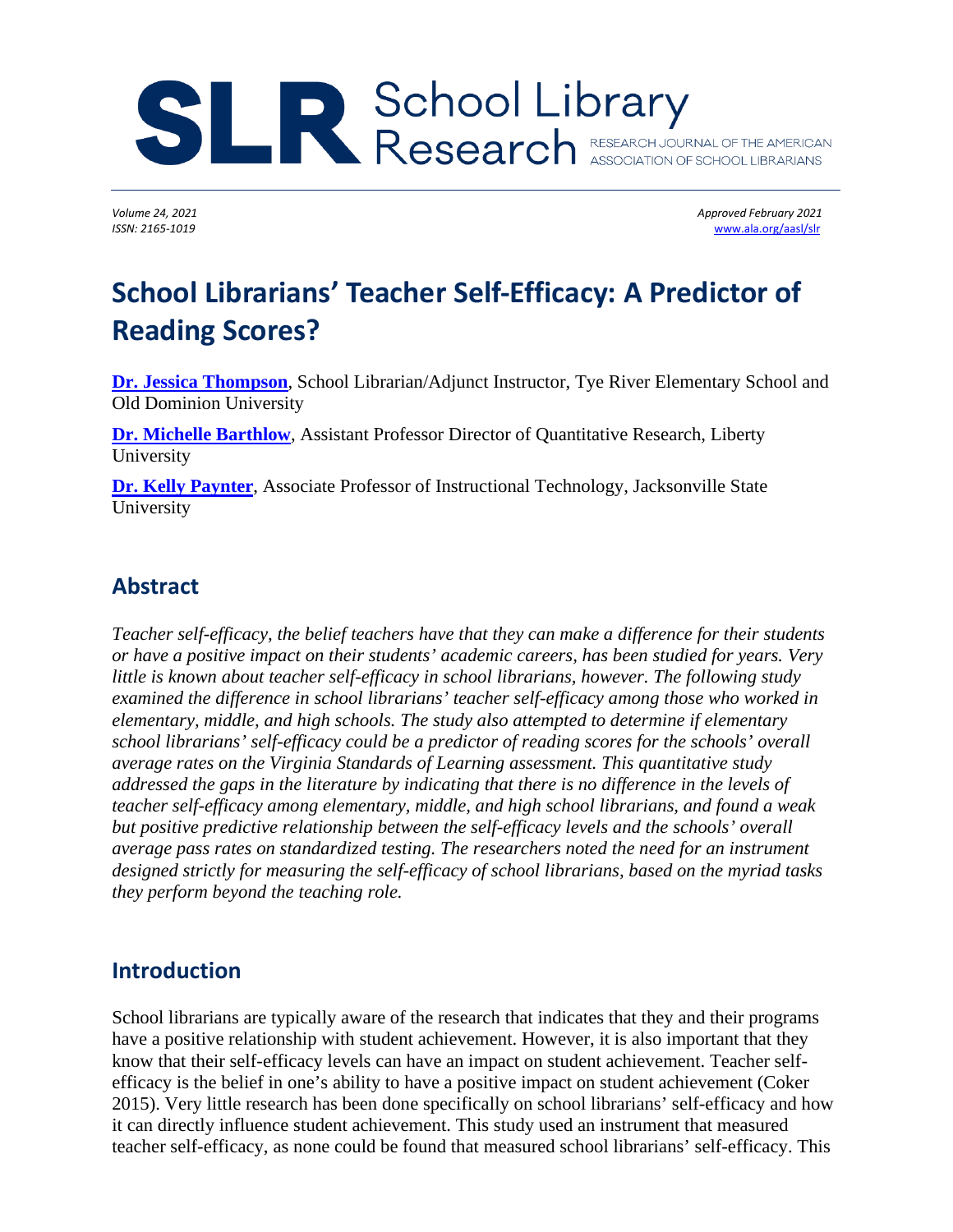was appropriate because in Virginia, as in many other states, school librarians must work as teachers for a set number of years before obtaining their school librarian certifications.

Studies have been conducted that indicated teachers with high teacher self-efficacy can have a positive impact on standardized test scores (Coker 2015) and overall student achievement (Schiefele and Schaffner 2015). Kristina J. Weber has stated that school librarians need high teacher self-efficacy for all that they do, such as curating quality collections, advocating for the library program, collaborating with teachers, planning events, teaching information literacy, offering technology support, and so much more (2017). Our study looked at how efficacious school librarians feel when it comes to making an impact on the students they serve.

# **Research Questions**

The purpose of this study was to address the gaps in the literature on school librarians' selfefficacy and examine librarians' impact on school achievement in the context of their selfefficacy levels. The research questions were:

- 1. Is there a difference in teacher self-efficacy among school librarians in elementary, middle, and high schools?
- 2. How well do teacher self-efficacy levels of elementary school librarians predict school overall average pass rates on the Virginia Standards of Learning Reading assessment?

# **Theoretical Framework**

Marjolein Zee and Helma M. Y. Koomen (2016) believed that the root of teacher self-efficacy lies in Julian B. Rotter's 1966 theory of the locus of control, which describes how individuals have control over how they act and how they react to their environments. When individuals' actions are reinforced by something rewarding, their internal locus of control becomes further developed and efficacy, or belief in one's effectiveness, rises. Albert Bandura's social cognitive theory is very similar in that he believed people have agency over their own actions and the way they react to different experiences. People can create change based on the task at hand, which allows them to be flexible, intentional, and reflective (2001). Bandura also felt that teacher selfefficacy is developed through mastery experiences, social modeling, social persuasion, and through social and emotional states (2012).

# **Related Literature**

#### **TEACHER SELF-EFFICACY**

Teachers with higher self-efficacy believe they make a difference in their students' lives; are confident their students will learn; exhibit effective classroom management skills; and believe they can reach the most-resistant students (Klassen and Tze 2014; Tschannen-Moran, Hoy, and Hoy 1998). High teacher self-efficacy has been linked to high student achievement (Klassen and Tze 2014; Perera, Calkins, and Part 2019) and teacher satisfaction (Zee and Koomen 2016). Harsha N. Perera, Celeste Calkins, and Rachel Part did not find that teacher self-efficacy was linked to job satisfaction, but rather related to classroom management skills, the school climate, collaborations, and student engagement, regardless of the grade level taught (2019). Allison M. Ryan, Colleen M. Kuusinen, and Alexandra Bedoya-Skoog discovered that elementary school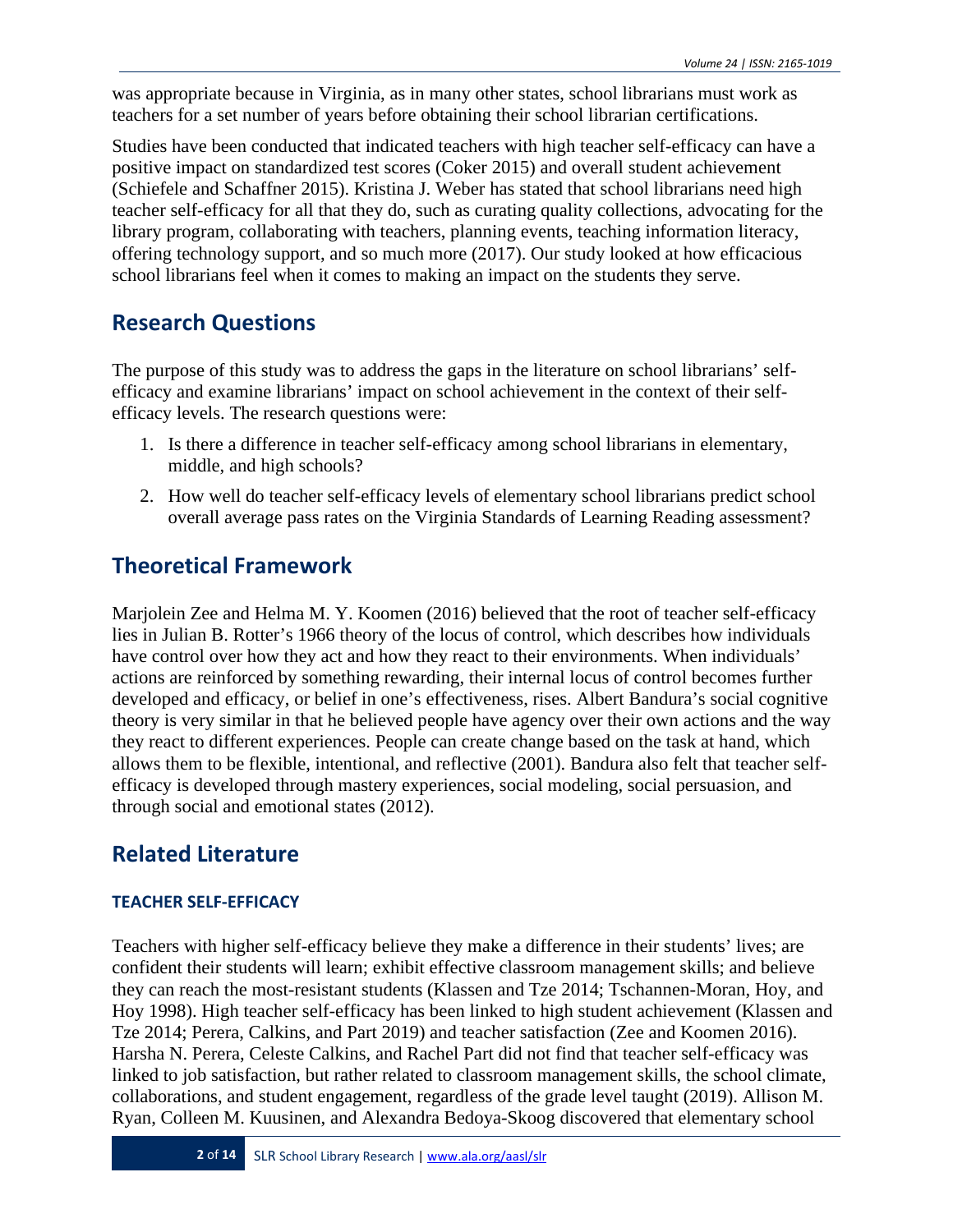teachers had higher self-efficacy than middle or high school teachers (2015). Tori L. Shoulders and Melinda Scott Krei found that achieving an education beyond a Master's degree and having more than five years of teaching experience had a positive impact on self-efficacy (2015).

Zee and Koomen conducted a meta-analysis covering studies as far back as the 1970s and found that personalities, personal accomplishments, and good classroom management skills result in higher teacher self-efficacy, which in turn resulted in positive classroom environments and higher student achievement (2016). Bandura suggested that mastery experiences heighten selfefficacy, and struggles in the classroom reduce self-efficacy (2012).

#### **SCHOOL LIBRARIANS' SELF-EFFICACY**

As far as school librarians' teacher self-efficacy, there is a gap in the literature that directly relates to teacher self-efficacy and a lack of instruments designed specifically for school librarians' self-efficacy. School librarians with high teacher self-efficacy regarding their leadership skills were found more likely to collaborate with classroom teachers (Ash-Argyle and Shoham 2012, 2014; Cansoy and Parlar 2018). Cristina Sacco Ritchie found that most school librarians in her study reported high self-perceived status and felt as if they were valued members of their school community. It was also noted that those in the role of librarian who were not licensed had lower leadership self-efficacy than fully certified and licensed school librarians (2011). Little research has examined the teacher self-efficacy of school librarians in the context of how it directly impacts student achievement or if the levels of self-efficacy differ based on the school level in which librarians work.

#### **SCHOOL LIBRARIANS AND ACADEMIC ACHIEVEMENT**

Elizabeth Coker's 2015 study in Washington state pointed to links between school librarians and reading scores. Keith Curry Lance and Linda Hofschire concluded that previous studies, as well as their own, linked student achievement and school librarians: "Regardless of how rich or poor a community is, students tend to perform better on reading tests where, and when, their library programs are in the hands of endorsed librarians" (2012, 9). In 2016 Scholastic Library Publishing compiled numerous studies on the effectiveness of school libraries that concluded school librarians, collection size, collaborations, and technology access all supported student learning.

#### **DEVELOPING TEACHER SELF-EFFICACY**

Franziska Pfitzner-Eden (2016) examined the development and improvement of teacher selfefficacy and discovered that preservice programs can help future educators gain higher levels of teacher self-efficacy, based on Bandura's (2012) four sources of efficacy: mastery experiences, vicarious experiences, social persuasion, and physiological and affective states. Numerous studies have indicated preservice programs that incorporate mentoring, practicums, student teaching, micro-teaching, and positive role models can improve teacher self-efficacy (Arsal 2014; Clark and Newberry 2019; Pfitzner-Eden 2016; Rogers-Haverback and Mee 2015; Trendowski, Ellison, and Woods 2016). Rita Reinsel Soulen conducted a study to examine the difference in resiliency among new teachers when paired with a school librarian for their first year of teaching. The school librarians and the teachers stated that they valued the relationship, collaborations, and positive effect on resilience that resulted in the mentorship (2020).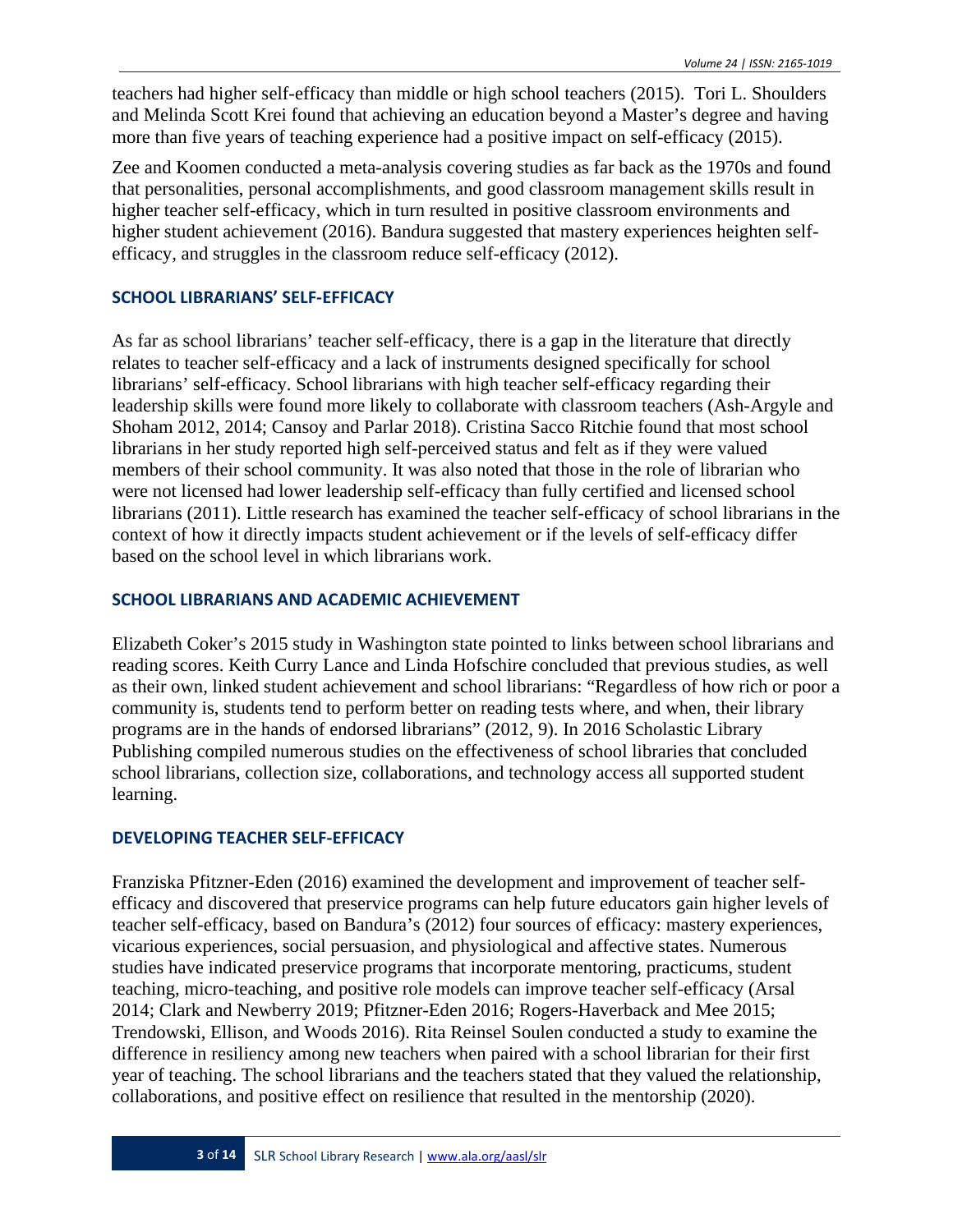#### **DEVELOPING SELF-EFFICACY WITH PRESERVICE SCHOOL LIBRARIANS**

Sarah Clark and Melissa Newberry stated that preservice programs that focus on teacher selfefficacy may improve and prevent the loss of teacher self-efficacy throughout a career (2019). Programs that include meaningful experiences, vicarious experiences, and social persuasion can help universities graduate school librarians with higher levels of teacher self-efficacy (Pfitzner-Eden 2016; Wang et al. 2017). In research specific to preservice school librarians, Marcia A. Mardis studied how well-prepared school librarians felt after completing their degrees. Transfer of learning and meaningful experiences helped to build self-efficacy (2013), supporting Bandura's belief of the mastery of experiences (2012). Programs such as the model presented by Sue C. Kimmel, Jody K. Howard, and Bree Ruzzi in 2016 may help build self-efficacy in preservice librarians, as they were given the task of planning, implementing, and evaluating a community service project. Programs such as this may encourage "authentic and meaningful leadership development experiences" (Kimmel, Howard, and Ruzzi 2016, 185) for future school librarians.

# **Methods and Data Analysis**

#### **OVERVIEW**

This quantitative study employed two approaches, causal comparative for Research Question 1 (RQ1) and correlational for Research Question 2 (RQ2). RQ1 used an analysis of variance (ANOVA) to examine the differences in teacher self-efficacy levels among school librarians in elementary, middle, and high schools. RQ2 used bivariate linear regression to determine if there was a predictive relationship between elementary school librarians' teacher self-efficacy levels and the schools' overall average pass rates on the 2018–2019 Virginia Standards of Learning (SOL) Reading assessment.

#### **PARTICIPANTS**

The study's random sample came from members of the Virginia Association of School Librarians (VAASL) contact list. The participants were a convenience sample, as the researcher had access to those members through a connection to VAASL. The contact list was sent an email requesting participation. Those that chose to respond completed the long form version of the Teacher Sense of Self-Efficacy Scale (TSES) created by Megan Tschannen-Moran and Anita W. Hoy (2001). Out of 1,200 contacted, 234 members responded. Not all respondents qualified; some were not school librarians, some did not fill out the TSES in its entirety, while others did not fit into the required school level categories. After excluding those respondents, a random sample was pulled, using a random number generator, for RQ1, to include 46 participants from elementary, middle, and high schools. For RQ2, all 111 who met the criteria for having been an elementary school librarian were included.

#### **SURVEY INSTRUMENT**

The long-form TSES includes twenty-four questions, and participants respond using a nine-point Likert scale. Respondents assessed their abilities in a number of areas, including making difficult concepts clear for struggling students, inspiring critical thinking, handling disruptive behavior, and fostering creativity. There were also questions relating to crafting good questions, gauging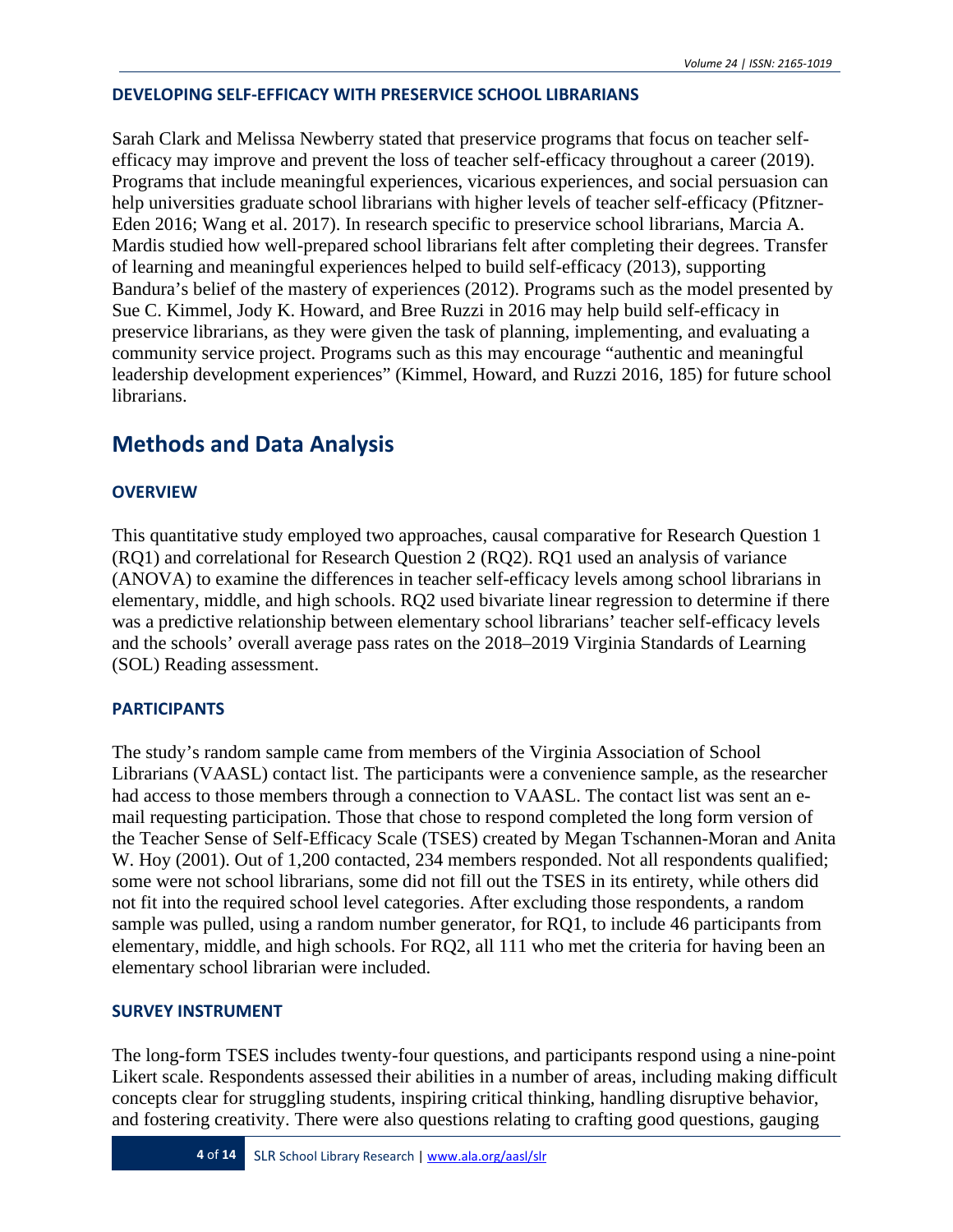student comprehension, and responding to students that may be defiant (Tschannen-Moran and Hoy 2001). In gathering the data, elementary school librarians who participated were asked for the name of the district and school in which they worked during the 2018–2019 school year so that average pass rates for their schools could be collected.

#### **ADDITIONAL DATA SOURCE**

The Virginia Department of Education's School Quality Profile's website (VDOE n.d.) was accessed to collect archival data of the elementary schools' overall average pass rates on the 2018–2019 reading assessments.

## **Findings**

#### **RESEARCH QUESTION 1**

RQ1 asked if teacher self-efficacy levels differ among elementary, middle, and high school librarians. A total of  $N = 234$  responded to the survey, and seventeen were immediately excluded as they did not fit the criteria needed. (Some were not school librarians in the previous school year. Others were university instructors, and some librarians were in schools that did not fit the traditional grade groupings of  $K-5$ , 6–8, and 9–12.) Forty-six middle school librarians responded, the lowest number of the three school levels, so for the ANOVA forty-six each from elementary and high school respondents were randomly selected for a total of  $N = 138$ . A box and whiskers plot (figure 1) was used to check for extreme outliers; none were found.



Figure 1**.** Box and whiskers plot for participants' TSES scores and school level.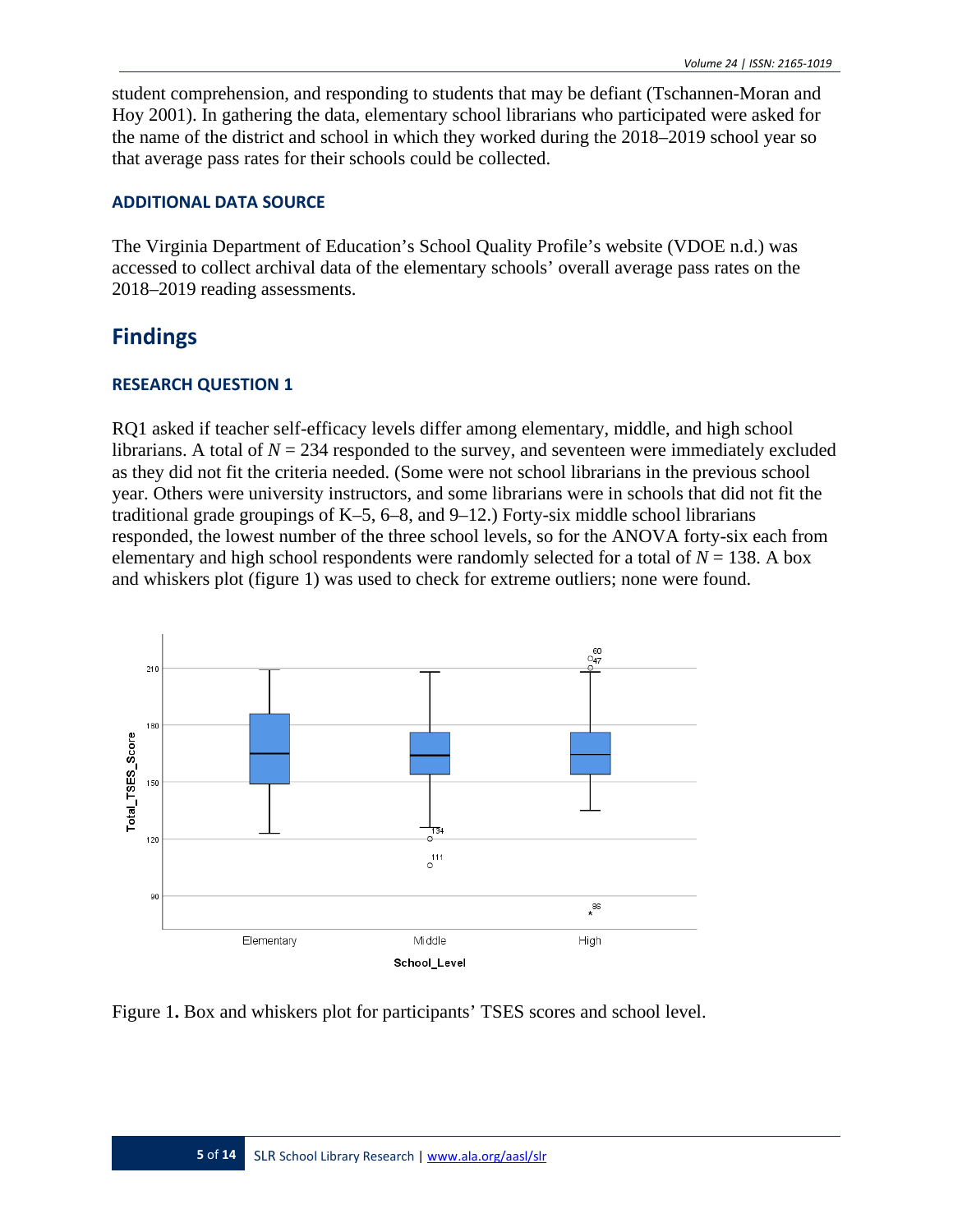A Shapiro-Wilk test (see table 1) was run to test for normality, and while a violation was found for the high school group, the ANOVA test is robust and can stand up to this assumption when the sample size is large and all groups are the same size (Warner 2013).

| School Level | <b>Statistic</b> | df | Sig. |
|--------------|------------------|----|------|
| Elementary   | .972             | 46 | .329 |
| Middle       | .959             | 46 | .100 |
| High         | .919             | 46 | .004 |

Table 1. Shapiro-Wilk assumption of normality test for TSES and school level.

Levene's Test of Equality of Error Variances was used to examine the assumption of homogeneity, and no violation was found where *p* = .212 and the assumption of homogeneity of variance was met as seen in table 2. The ANOVA results were  $F(2, 135) = .337$ ,  $p = .715$ ,  $\eta_p^2 =$ .005 (see table 3), thus failing to reject the null hypothesis at a 95 percent confidence level.

No statistically significant difference was found in the levels of teacher self-efficacy among elementary, middle, and high school librarians.

|                         |               | Levene Statistic | df1 | df2 | Sig |
|-------------------------|---------------|------------------|-----|-----|-----|
| <b>Total TSES Score</b> | Based on Mean | 570              |     |     |     |

Table 2**.** Levene's Test of Equality of Error Variances for TSES and school level.

| Table 3. ANOVA tests of between-subjects effects for TSES and school level. |  |
|-----------------------------------------------------------------------------|--|
|-----------------------------------------------------------------------------|--|

| Source          | Type III Sum of<br>Squares | df  | Mean Square | F        | Sig. | Partial Eta<br>Squared |
|-----------------|----------------------------|-----|-------------|----------|------|------------------------|
| Corrected Model | 307.928                    | 2   | 153.964     | .337     | .715 | .005                   |
| Intercept       | 3747815.681                |     | 3747815.681 | 8202.852 | .000 | .984                   |
| School Level    | 307.928                    | 2   | 153.964     | .337     | .715 | .005                   |
| Error           | 61680.391                  | 135 | 456.892     |          |      |                        |
| Total           | 3809804.000                | 138 |             |          |      |                        |
| Corrected Total | 61988.319                  | 137 |             |          |      |                        |

#### **RESEARCH QUESTION 2**

RQ2 asked if teacher self-efficacy levels of elementary school librarians can predict school overall average pass rates of the Virginia Standards of Learning Reading assessments. There were 111 elementary school librarians that fit the criteria and were included in the study. A scatterplot (figure 2) was used to test assumptions of bivariate outliers, linearity, and bivariate normal distributions, all of which were tenable.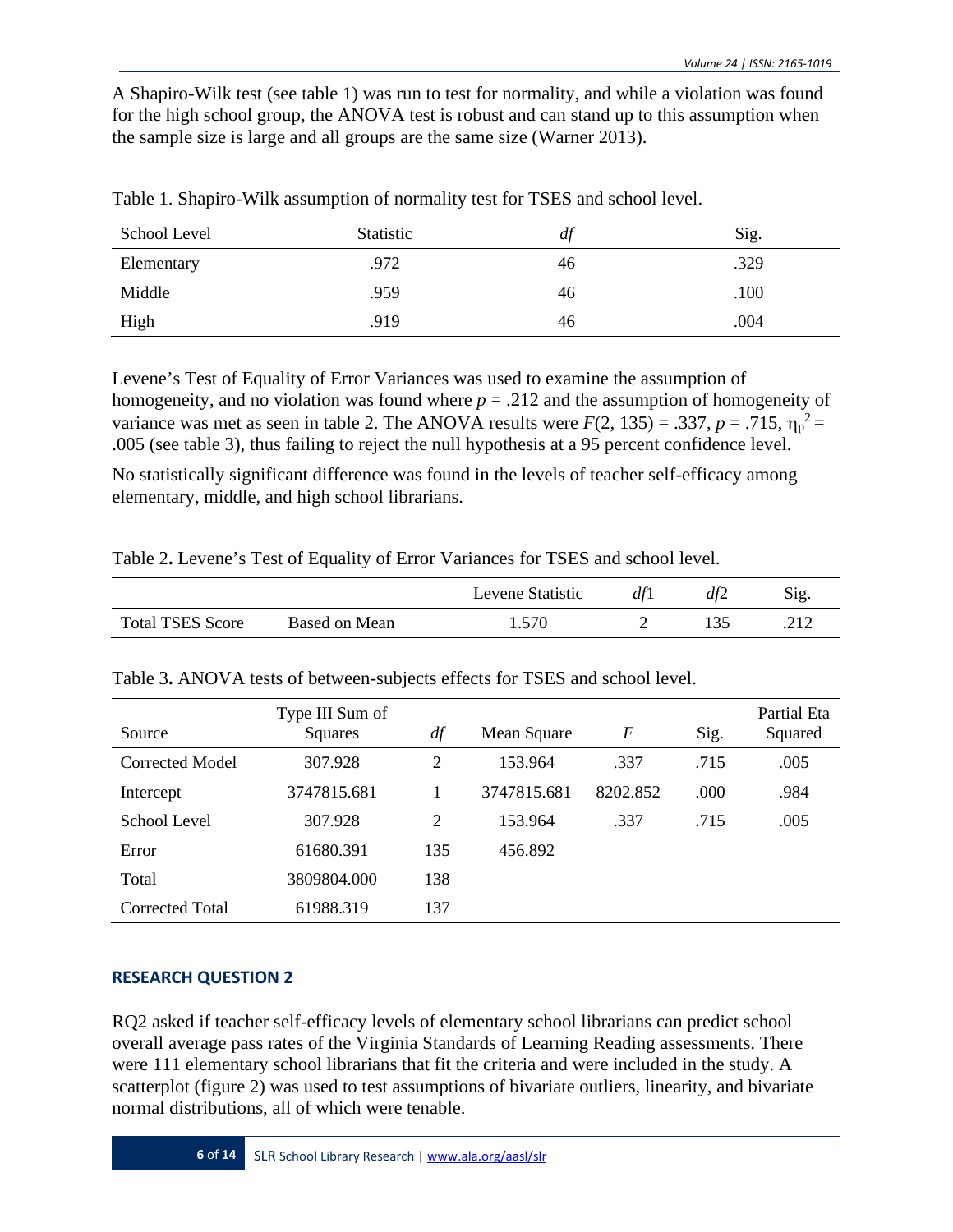

Figure 2. Scatterplot for bivariate regression for TSES and VA SOL Reading pass rates.

The regression equation for predicting overall pass rate is  $Y = 0.761X_{pass\ rate} + 103.21$  (see table 4). The 95 percent confidence interval of this slope was 66.272 to 140.148, and 9.4 percent of the variance of pass rate indicates a very low relationship in predicting scores, as seen in table 5. TSES scores (*M =* 165.74, *SD=* 23.094), as seen in table 6, did predict elementary schools' pass rates ( $M = 82.17$ ,  $SD = 9.299$ ),  $F(1, 110) = 11.398$ ,  $p = .001$ , with an R<sup>2</sup> of .094. Therefore, the null hypothesis was rejected. The results indicated that there is a predictive relationship between elementary school librarians' teacher self-efficacy levels and schools' overall average pass rates on the reading SOL assessment.

|       |           | Unstandardized<br>Coefficients |               | Standardized<br>Coefficients |       |      | 95% Confidence<br>Interval for B |                |
|-------|-----------|--------------------------------|---------------|------------------------------|-------|------|----------------------------------|----------------|
| Model |           | B                              | Std.<br>Error | Beta                         |       | Sig. | Lower<br>Bound                   | Upper<br>Bound |
|       | Constant  | 103.210                        | 18.639        |                              | 5.537 | .000 | 66.272                           | 149.148        |
|       | Pass Rate | .761                           | .225          | .306                         | 5.376 | .001 | .314                             | 1.208          |

Table 4**.** Coefficients for TSES and VA Reading SOL pass rates.

#### Table 5. Model Summary for TSES and VA Reading SOL Pass Rates.

| Model | R    | R Square | Adjusted R<br>Square | Std. Error of the<br>Estimate |
|-------|------|----------|----------------------|-------------------------------|
|       | .306 | 094      | .086                 | 22.083                        |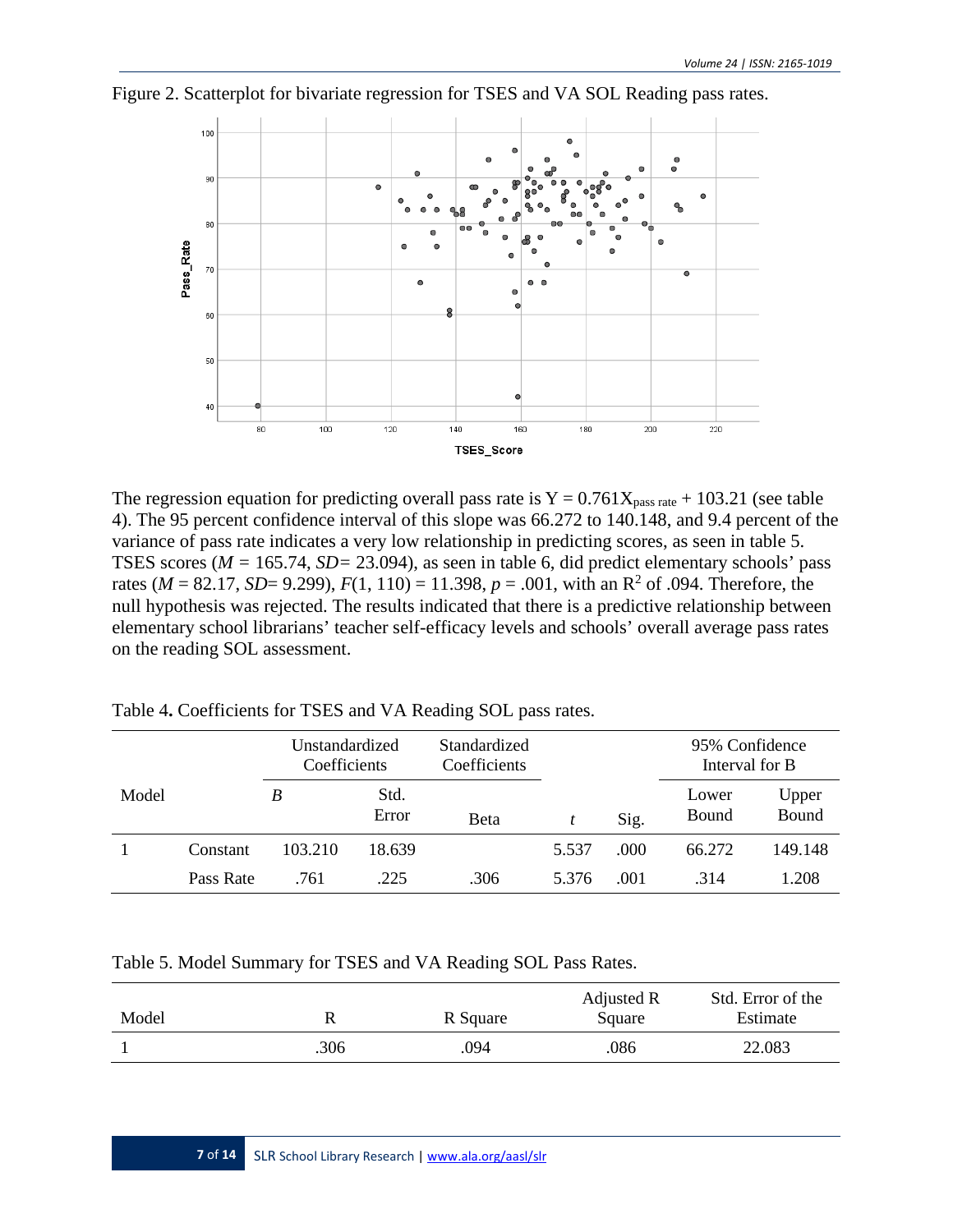| Model |            | Sum of Squares | df | Mean Square |        | Sig. |
|-------|------------|----------------|----|-------------|--------|------|
|       | Regression | 5558.292       |    | 5558.292    | 11.398 | .001 |
|       | Residual   | 53641.199      | 10 | 487.647     |        |      |
|       | Total      | 59199.491      | 11 |             |        |      |

Table 6. ANOVA for TSES and VA Reading SOL Pass Rates.

# **Discussion**

While the study by Ryan, Kuussinen, and Bedoya-Skoog indicated teacher self-efficacy levels may be higher or lower, depending on the grade level in which the teacher works (2015), this claim was not supported by the results of this study, which indicated that regardless of school level, school librarians have similar levels of teacher self-efficacy. Similar results were found by Perera, Calkins, and Part, who found that those with higher teacher self-efficacy, regardless of grade level, had better classroom management skills, collaborations, and student engagement. School librarians make an impact on the entire school community, regardless of the school level in which they work, through collaborations, engaging lessons, building collections, and various other tasks (Lo and Chiu 2015). Most school librarians have had similar training, have been informed during their coursework of the importance of the school librarian, and understand the impact they can make, so the result that there was no difference in efficacy levels based on the grade level in which they work was not surprising.

The present study also examined whether elementary school librarians' self-efficacy levels could predict reading scores and uncovered a weak but positive predictive relationship. While correlation is not causation, and the study did not address the confounding variables that almost certainly exist, such as years of teaching experience, classroom management style, quality of librarian preparation, and so on, there is evidence of a predictive, correlational relationship between the variables of school librarians' self-efficacy and children's reading scores. The study used a teacher self-efficacy instrument, which did not allow for differentiation of the many different tasks that librarians perform to create a robust school library program.

Keith Curry Lance, Bill Schwarz, and Marcia J. Rodney found that students in schools with fulltime school librarians and either a part-time or full-time assistant performed better on state standardized tests (2014). As Keith Curry Lance, Marcia J. Rodney, and Christine Hamilton-Pennell indicated, reading scores are directly linked to staffing in school libraries and as staffing increases, so do reading scores (2000). A three-year study in New York also indicated that school librarians have positive impacts on reading skills, test scores, and reading interests (Small, Shanahan, and Stasak 2010).

Fully certified school librarians are more likely to support students and teachers in core content areas and to teach using up-to-date library curriculum (Coker 2015). Students from varying ethnicities, financial backgrounds, and family compositions all benefited academically from schools with fully certified, full-time school librarians (Lance, Schwarz, and Rodney 2014; Park and Yau 2014). Ash-Argyle and Shoham stated that school librarians with high teacher selfefficacy are more likely to collaborate with classroom teachers than those with lower teacher self-efficacy (2014). In the American Association of School Librarians *National School Library*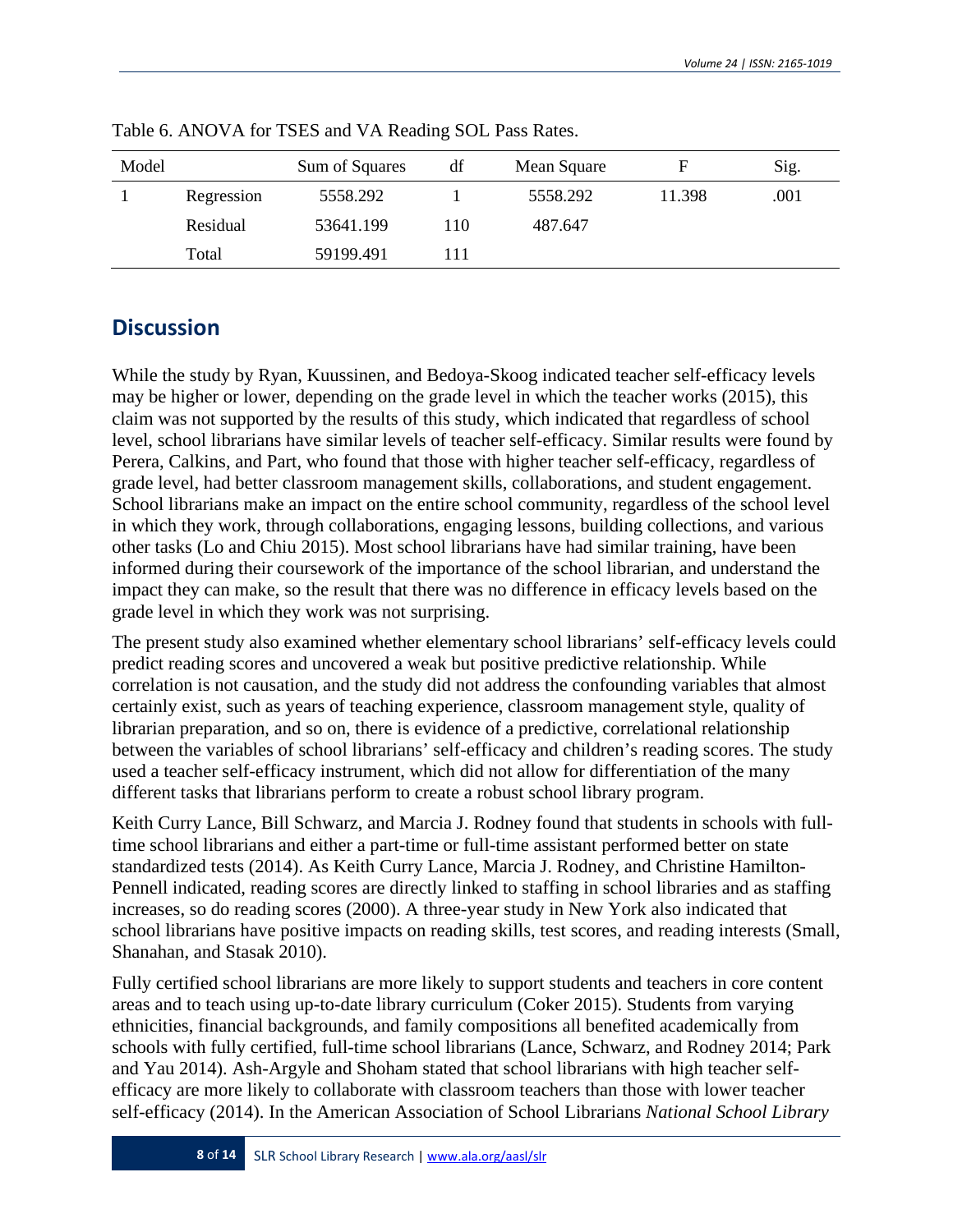*Standards*, Collaborate is one of the Shared Foundations for both librarians and learners (AASL 2018). AASL believes that school librarians should collaborate and share knowledge with teachers and establish good working relationships with faculty (2018). The study reported here adds to the literature indicating that elementary school librarians' teacher self-efficacy levels can be a predictor of reading scores.

## **Implications and Recommendations**

The results of this study can be used to inform school librarians, principals, school divisions or districts, and other stakeholders that school librarians have similar levels of teacher self-efficacy, regardless of the school level, and that their teacher self-efficacy may be a predictor of their students' reading scores. The results of this study address a gap in the literature on school librarians' teacher self-efficacy levels and the relationship to reading scores. Reminding current school librarians at professional conferences and through professional development of the impact they can make on student achievement is recommended.

It is important that school librarian preparatory programs provide opportunities for growth in confidence and teacher self-efficacy with the goal of effectively supporting student achievement. Providing learning opportunities, such as additional practicums in the school library, requirements for participating in leadership activities, and simulated teaching practice, for preservice school librarians is important to build self-efficacy and to inform them of the impact that they can have on student achievement. This study could be used to encourage school library preparatory programs to enhance those learning opportunities.

# **Limitations**

The potential participants were limited to around 1,200 members on the VAASL contact list and ultimately depended on those that chose to respond to the participation request. The instrument that was used was created for classroom teachers and did not completely align with school librarianship. One school librarian stated so and declined to participate for that reason. The week after the initial request for participants, schools in Virginia started to close due to the COVID-19 pandemic, and ultimately closed for the year at the end of the collection period. This circumstance may have impacted the responses that school librarians gave when participating. Many of the questions ask about feelings of making an impact on students, when at that time, no one knew exactly what schools were going to be doing for the rest of the year. Therefore, this uncertainty may have resulted in some librarians feeling like they were currently not making much of an impact. Some may have been too busy to participate because of the transition to remote learning.

# **Future Research**

The following are recommendations for future research on the topic of school librarians' selfefficacy:

• Design an instrument that aligns with school librarians and their self-efficacy based on the myriad of tasks they perform and roles they enact.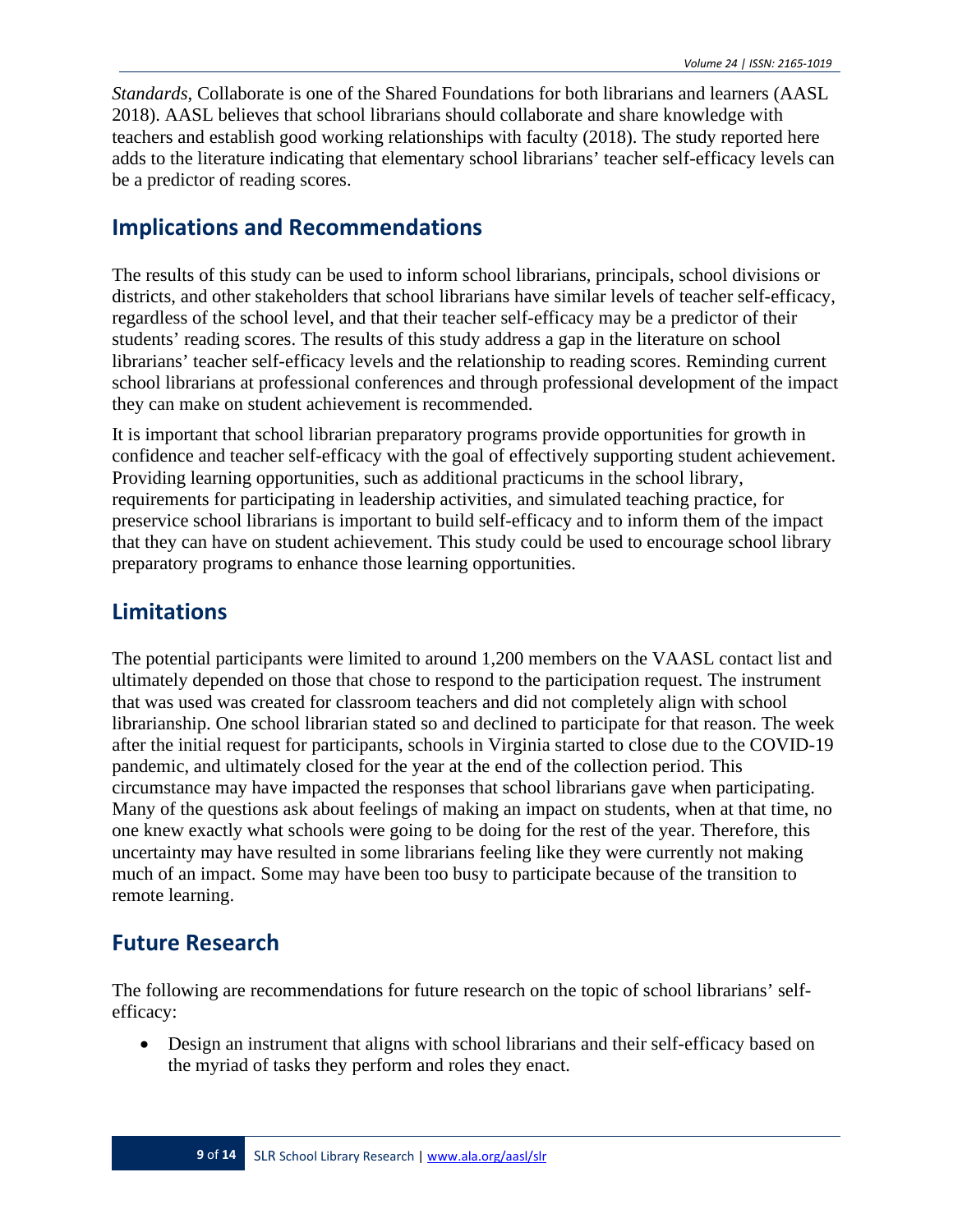- Conduct a qualitative study with interviews and focus groups to give a more in-depth view of school librarians who feel efficacious and those who do not, and explore the reasons behind those feelings and any commonalities among them.
- Expand the participant pool beyond those on the VAASL contact list.
- Collect and examine further demographics, such as years of service, the library preparatory program from which librarians graduated, and certification status.
- Expand the research to explore middle and high school librarians possible impact on their schools' overall average pass rates on reading assessments.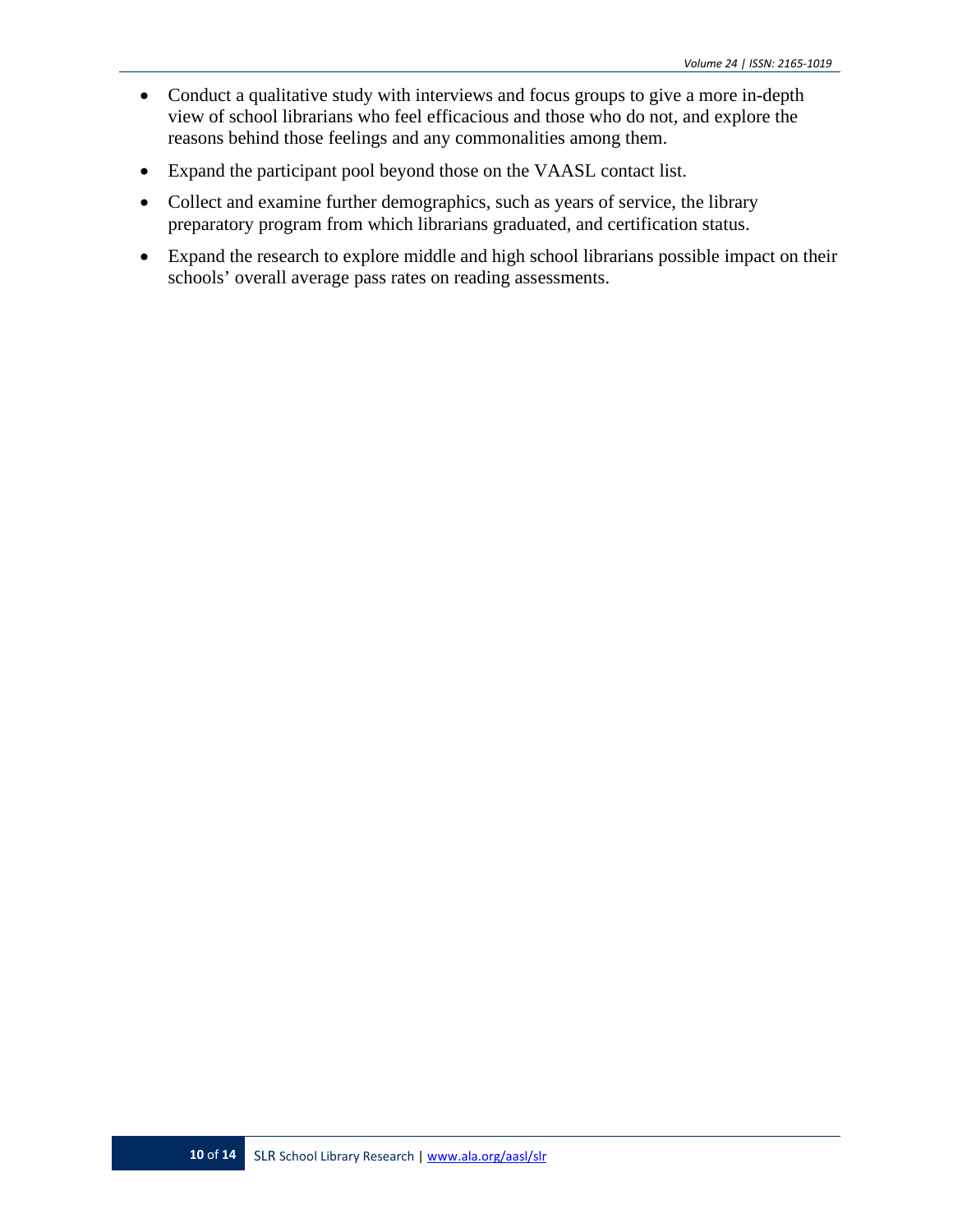## **Works Cited**

- American Association of School Librarians. 2018. "National School Library Standards: Shared Foundations: Collaborate." [<https://standards.aasl.org/wp](https://standards.aasl.org/wp-content/uploads/2017/11/SharedFoundations_Collaborate_2017.pdf)[content/uploads/2017/11/SharedFoundations\\_Collaborate\\_2017.pdf>](https://standards.aasl.org/wp-content/uploads/2017/11/SharedFoundations_Collaborate_2017.pdf) (accessed July 31, 2020).
- Arsal, Zeki. 2014. "Microteaching and Preservice Teachers' Sense of Self-Efficacy in Teaching." *European Journal of Teacher Education* 37 (4): 453–64.
- Ash-Argyle, Ruth, and Snunith Shoham. 2012. "Librarians' Leadership Efficacy, Training, and School Involvement: Collaboration between Teachers and School Librarians in Israel." *School Libraries Worldwide* 18 (1): 1–17.
- ———. 2014. "Professional Self-Efficacy and Role Perception of School Librarians and Their Impact on the Development of Students' Information Literacy: An Evidence-Based Study." *Journal of Information Literacy* 8 (2): 118–40. [<https://ojs.lboro.ac.uk/JIL/article/view/SCH-V8-I2-2014-4/2052>](https://ojs.lboro.ac.uk/JIL/article/view/SCH-V8-I2-2014-4/2052) (accessed March 18, 2021).
- Bandura, Albert. 2001. "Social Cognitive Theory: An Agentic Perspective." *Annual Review of Psychology* 52: 1–26.

———. 2012. "On the Functional Properties of Perceived Self-Efficacy Revisited." *Journal of Management* 38 (1): 9–44. [<https://journals.sagepub.com/doi/epub/10.1177/0149206311410606>](https://journals.sagepub.com/doi/epub/10.1177/0149206311410606) (accessed March 19, 2021).

- Cansoy, Ramazan, and Hanifi Parlar. 2018. "Examining the Relationship between School Principals' Instructional Leadership Behaviors, Teacher Self-Efficacy, and Collective Teacher Efficacy." *International Journal of Educational Management* 32 (4): 550–67.
- Clark, Sarah, and Melissa Newberry. 2019. "Are We Building Preservice Teacher Self-Efficacy? A Large-Scale Study Examining Teacher Education Experiences." *Asia-Pacific Journal of Teacher Education* 47 (1): 32–47.
- Coker, Elizabeth. 2015. *Certified Teacher-Librarians, Library Quality and Student Achievement in Washington State Public Schools: The Washington State School Library Impact Study*. Washington Library Media Association. [<https://fopsl.files.wordpress.com/2012/01/certified-teacher-librarians-library-quality](https://fopsl.files.wordpress.com/2012/01/certified-teacher-librarians-library-quality-and-student-achievement-in-washington-state-public-schools.pdf)[and-student-achievement-in-washington-state-public-schools.pdf>](https://fopsl.files.wordpress.com/2012/01/certified-teacher-librarians-library-quality-and-student-achievement-in-washington-state-public-schools.pdf) (accessed May 12, 2019).
- Kimmel, Sue C., Jody K. Howard, and Bree Ruzzi. 2016. "Educating School Library Leaders for Radical Change through Community Service." *Journal of Education for Library and Information Science* 57 (2): 174–86.
- Klassen, Robert M., and Virginia M. C. Tze. 2014. "Teachers' Self-Efficacy, Personality, and Teaching Effectiveness: A Meta-Analysis." *Educational Research Review* 12: 59–76.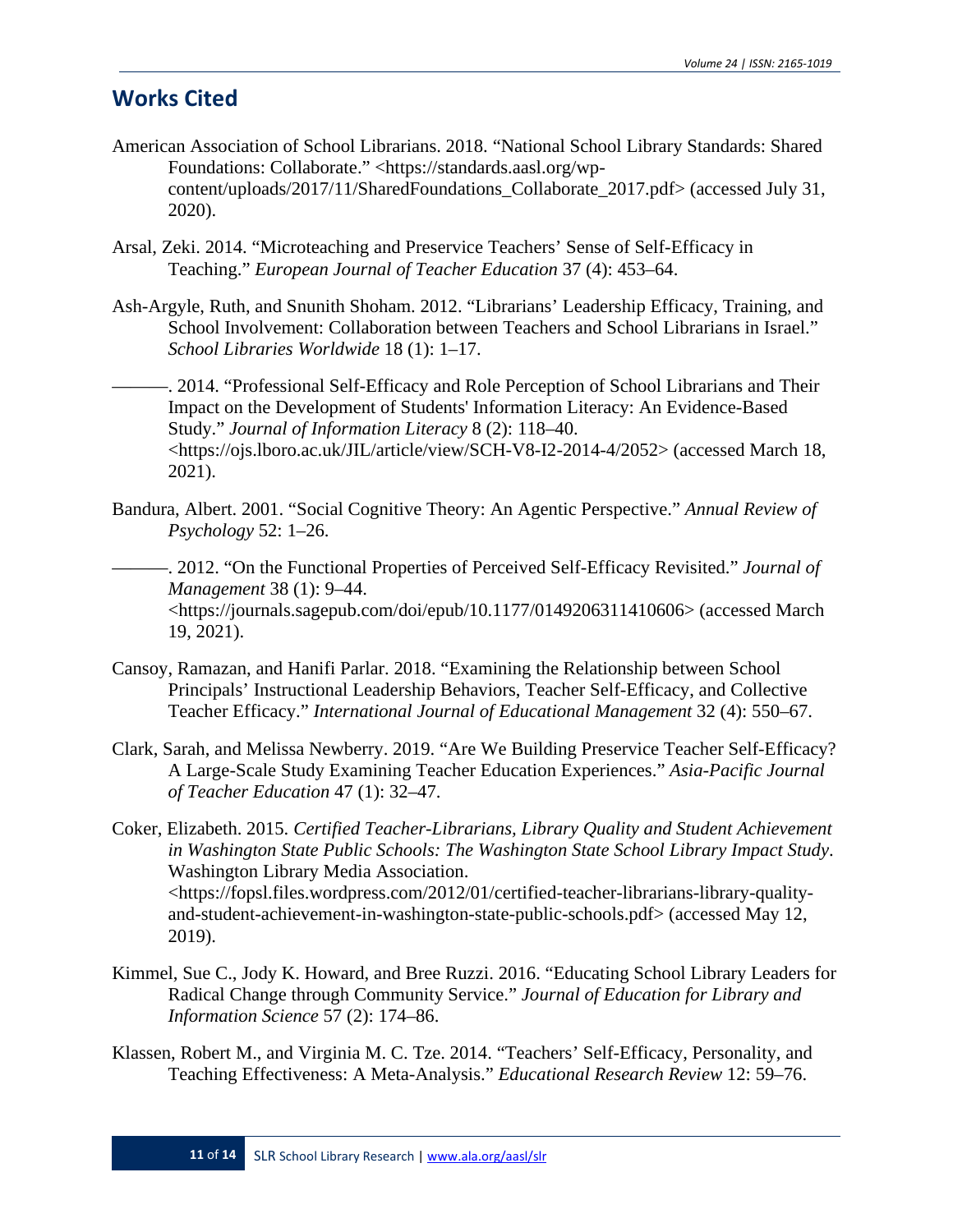- Lance, Keith Curry, and Linda Hofschire. 2012. *Change in School Librarians Staffing Linked with Change in CSAP Reading Performance, 2005–2011.* Colorado State Library, Library Research Service. [<www.lrs.org/documents/closer\\_look/CO4\\_2012\\_Closer\\_Look\\_Report.pdf>](https://www.lrs.org/documents/closer_look/CO4_2012_Closer_Look_Report.pdf) (accessed May 11, 2019).
- Lance, Keith Curry, Bill Schwarz, and Marcia J. Rodney. 2014. *How Libraries Transform Schools by Contributing to Student Success: Evidence Linking South Carolina School Libraries and PASS & HSAP Results*. [<www.scasl.net/assets/phase%20i.pdf>](https://www.scasl.net/assets/phase%20i.pdf) (accessed May 12, 2019).
- Lance, Keith Curry, Marcia J. Rodney, and Christine Hamilton-Pennell. 2000. *Measuring Up to Standards: The Impact of School Library Programs & Information Literacy in Pennsylvania Schools.* [<https://files.eric.ed.gov/fulltext/ED446771.pdf>](https://files.eric.ed.gov/fulltext/ED446771.pdf) (accessed November 16, 2020).
- Lo, Patrick P. C., and Dickson K. W. Chiu. 2015. "Enhanced and Changing Roles of School Librarians under the Digital Age." *New Library World* 116 (11/12): 696–710.
- Mardis, Marcia A. 2013. "Transfer, Lead, Look Inward: Further Study of Preservice School Librarians' Development." *Journal of Education for Library and Information Science* 54 (1): 37–54. [<https://files.eric.ed.gov/fulltext/EJ1074106.pdf>](https://files.eric.ed.gov/fulltext/EJ1074106.pdf) (accessed April 3, 2021).
- Park, Hae Seong, and JennyYau. 2014. "The Relationship between Library Use and Academic Achievement of English and Spanish-Speaking Hispanic American Students." *Educational Research Quarterly* 37 (4): 3–18. [<https://files.eric.ed.gov/fulltext/EJ1061942.pdf>](https://files.eric.ed.gov/fulltext/EJ1061942.pdf) (accessed September 18, 2019).
- Perera, Harsha N., Celeste Calkins, and Rachel Part. 2019. "Teacher Self-Efficacy Profiles: Determinants, Outcomes, and Generalizability across Teaching Level." *Contemporary Educational Psychology* 58: 186–203.
- Pfitzner-Eden, Franziska. 2016. "I Feel Less Confident, So I Quit? Do True Changes in Teacher Self-Efficacy Predict Changes in Preservice Teachers' Intention to Quit Their Teaching Degree?" *Teaching and Teacher Education* 55: 240–54.
- Ritchie, Cristina Sacco. 2011. "The Self-Perceived Status of School Librarians." *Journal of Librarianship and Information Science* 43 (2): 88–105.
- Rogers-Haverback, Heather, and Molly Mee. 2015. "Reading and Teaching in an Urban Middle School: Preservice Teachers' Self-Efficacy Beliefs and Field-Based Experiences." *Middle Grades Research Journal* 10 (1): 17–30.
- Rotter, Julian B. 1966. "Generalized Expectancies for Internal Versus External Control of Reinforcement." *Psychological Monographs* 80 (1): 1–28.
- Ryan, Allison M., Colleen M. Kuusinen, and Alexandra Bedoya-Skoog. 2015. "Managing Peer Relations: A Dimension of Teacher Self-Efficacy That Varies Between Elementary and Middle School Teachers and Is Associated with Observed Classroom Quality." *Contemporary Educational Psychology* 41: 147–56.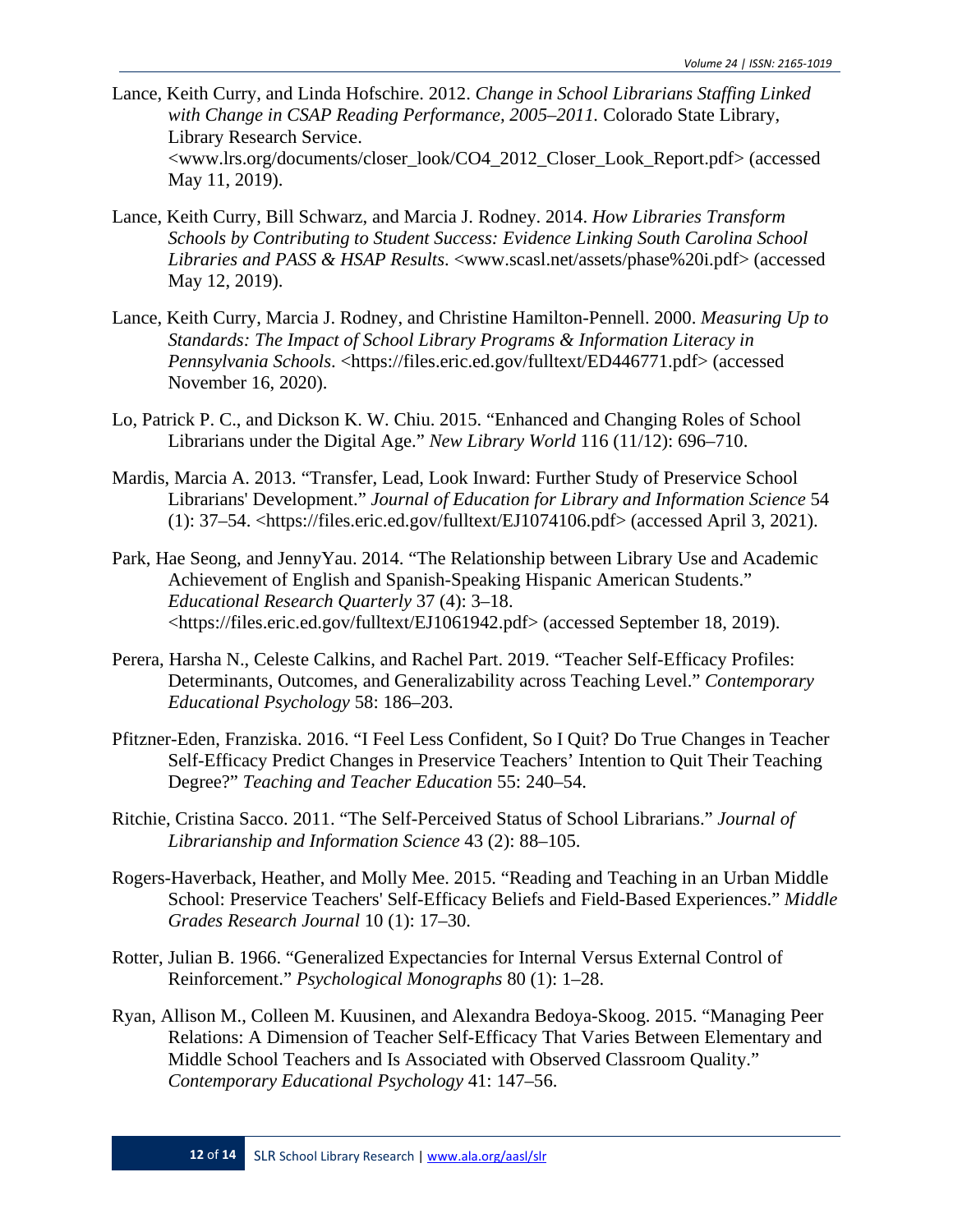- Schiefele, Ulrich, and Ellen Schaffner. 2015. "Teacher Interests, Mastery Goals, and Self-Efficacy as Predictors of Instructional Practices and Student Motivation." *Contemporary Educational Psychology* 42: 159–71.
- Scholastic Library Publishing. 2016. *School Libraries Work!* [<www.scholastic.com/SLW2016/index.html>](https://www.scholastic.com/SLW2016/index.html) (accessed March 30, 2021).
- Shoulders, Tori L., and Melinda Scott Krei. 2015. "Rural High School Teachers' Self-Efficacy in Student Engagement, Instructional Strategies, and Classroom Management." *American Secondary Education* 44 (1): 50–61.
- Small, Ruth V., Kathryn A. Shanahan, and Megan Stasak. 2010 "The Impact of New York's School Libraries on Student Achievement and Motivation: Phase III." *School Library Media Research* 13. [<www.ala.org/aasl/sites/ala.org.aasl/files/content/aaslpubsandjournals/slr/vol13/SLR\\_Im](http://www.ala.org/aasl/sites/ala.org.aasl/files/content/aaslpubsandjournals/slr/vol13/SLR_ImpactofNewYork.pdf) [pactofNewYork.pdf>](http://www.ala.org/aasl/sites/ala.org.aasl/files/content/aaslpubsandjournals/slr/vol13/SLR_ImpactofNewYork.pdf) (accessed November 16, 2020).
- Soulen, Rita Reinsel. 2020 "School Librarian Interventions for New-Teacher Resilience: A CLASS II Field Study." *School Library Research* 23. [<www.ala.org/aasl/sites/ala.org.aasl/files/content/pubs/slr/vol23/SLR\\_SchoolLibrarianInt](http://www.ala.org/aasl/sites/ala.org.aasl/files/content/pubs/slr/vol23/SLR_SchoolLibrarianInterventions_V23.pdf) erventions  $V23.$ pdf $>$  (accessed August 10, 2020).
- Trendowski, Thomas N., Douglas W. Ellison, and Amelia Mays Woods. 2016. "Exploration of Teaching Efficacy throughout Student Teaching." *Research Quarterly for Exercise and Sport* 87 (S2): A125.
- Tschannen-Moran, Megan, and Anita Woolfolk Hoy. 2001. "Teacher Efficacy: Capturing an Elusive Construct." *Teaching and Teacher Education* 17 (1): 783–805.
- Tschannen-Moran, Megan, Anita Woolfolk Hoy, and Wayne K. Hoy. 1998. "Teacher Efficacy: Its Meaning and Measure." *Review of Educational Research* 68 (2): 202–48.
- Virginia Department of Education. n.d. "Virginia School Quality Profiles." [<http://schoolquality.virginia.gov>](http://schoolquality.virginia.gov/) (accessed April 3, 2021).
- Wang, Li-Yi, et al. 2017. "A Qualitative Inquiry on Sources of Teacher Efficacy in Teaching Low-Achieving Students." *Journal of Educational Research* 110 (2): 140–50.
- Warner, Rebecca M. 2013. *Applied Statistics: From Bivariate through Multivariate Techniques*, 2nd ed. Thousand Oaks, CA: Sage.
- Weber, Kristina. J. 2017. "School Librarians' Self-Efficacy in the Multiple Literacies: A Mixed-Methods Study." PhD diss. Northern Illinois University.
- Zee, Marjolein, and Helma M. Y. Koomen. 2016. "Teacher Self-Efficacy and Its Effects on Classroom Processes, Student Academic Adjustment, and Teacher Well-Being: A Synthesis of 40 Years of Research." *Review of Educational Research* 86 (4): 981–1015.